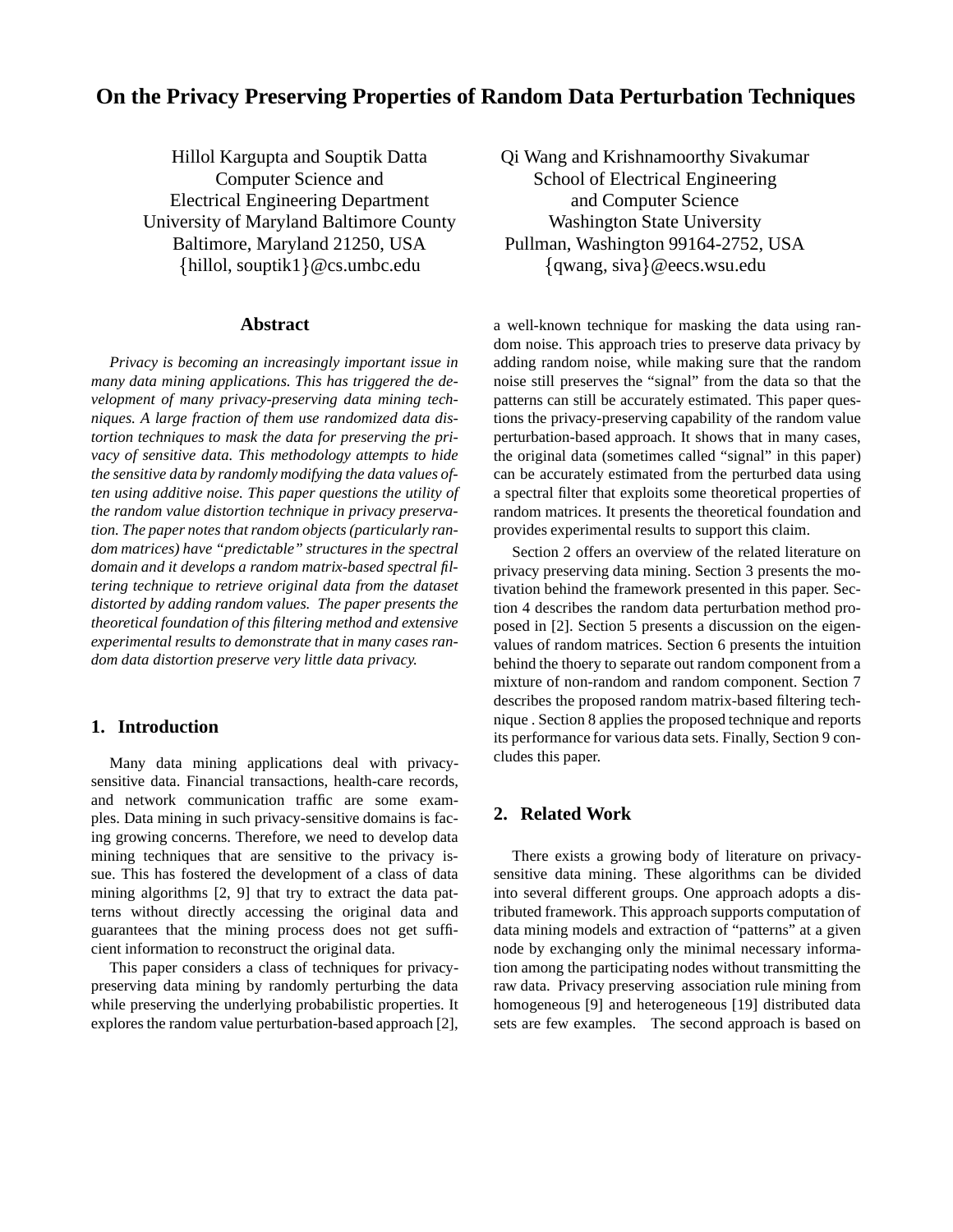data-swapping which works by swapping data values within same feature [3].

There is also an approach which works by adding random noise to the data in such a way that the individual data values are distorted preserving the underlying distribution properties at a macroscopic level. The algorithms belonging to this group works by first perturbing the data using randomized techniques. The perturbed data is then used to extract the patterns and models. The randomized value distortion technique for learning decision trees [2] and association rule learning [6] are examples of this approach. Additional work on randomized masking of data can be found elsewhere [18].

This paper explores the third approach [2]. It points out that in many cases the noise can be separated from the perturbed data by studying the spectral properties of the data and as a result its privacy can be seriously compromised. Agrawal and Aggarwal [1] have also considered the approach in [2] and have provided a expectation-maximization (EM) algorithm for reconstructing the distribution of the original data from perturbed observations. They also provide information theoretic measures (mutual information) to quantify the amount of privacy provided by a randomization approach. Agrawal and Aggarwal [1] remark that the method suggested in [2] does not take into account the distribution of the original data (which could be used to guess the data value to a higher level of accuracy). However, [1] provides no explicit procedure to reconstruct the original data values. Evfimievski et al. [5, 4] and Rizvi [15] have also considered the approach in [2] in the context of association rule mining and suggest techniques for limiting privacy breaches. Our primary contribution is to provide an explicit filtering procedure, based on random matrix theory, that can be used to estimate the original data values.

### **3. Motivation**

As noted in the previous section, a growing body of privacy preserving data mining techniques are adopting randomization as a primary tool to "hide" information. While randomization is an important tool, it must be used very carefully in a privacy-preserving application.

Randomness may not necessarily imply uncertainty. Random events can often be analyzed and their properties can be explained using probabilistic frameworks. Statistics, randomized computation, and many other related fields are full of theorems, laws, and algorithms that rely on probabilistic characterization of random processes that often work quite accurately. The signal processing literature [12] offers many filters to remove white noise from data and they often work reasonably well. Randomly generated structures like graphs demonstrate interesting properties [7]. In short, randomness does seem to have "structure" and this structure may be used to compromise privacy issues unless we pay careful attention. The rest of this paper illustrates this challenge in the context of a well-known privacy preserving technique that works using random additive noise.

# **4. Random Value Perturbation Technique: A Brief Review**

For the sake of completeness, we now briefly review the random data perturbation method suggested in [2] for hiding the data (i.e. guaranteeing protection against the reconstruction of the data) while still being able to estimate the underlying distribution.

#### **4.1. Perturbing the Data**

The random value perturbation method attempts to preserve privacy of the data by modifying values of the sensitive attributes using a randomized process [2]. The authors explore two possible approaches — Value-Class Membership and Value Distortion — and emphasize the Value Distortion approach. In this approach, the owner of a dataset returns a value  $u_i + v$ , where  $u_i$  is the original data, and v is a random value drawn from a certain distribution. Most commonly used distributions are the uniform distribution over an interval  $[-\alpha, \alpha]$  and Gaussian distribution with mean  $\mu = 0$  and standard deviation  $\sigma$ . The *n* original data values  $u_1, u_2, \ldots, u_n$  are viewed as realizations of *n* independent and identically distributed (i.i.d.) random variables  $U_i$ ,  $i = 1, 2, \ldots, n$ , each with the same distribution as that of a random variable  $U$ . In order to perturb the data,  $n$  independent samples  $v_1, v_2, \ldots, v_n$ , are drawn from a distribution  $V$ . The owner of the data provides the perturbed values  $u_1 + v_1, u_2 + v_2, \ldots, u_n + v_n$  and the cumulative distribution function  $F_V(r)$  of V. The reconstruction problem is to estimate the distribution  $F_U(x)$  of the original data, from the perturbed data.

# **4.2. Estimation of Distribution Function from the Perturbed Dataset**

The authors[2] suggest the following method to estimate the distribution  $F_U(u)$  of U, given n independent samples  $w_i = u_i + v_i$ ,  $i = 1, 2, \ldots, n$  and  $F_V(v)$ . Using Bayes' rule, the posterior distribution function  $F'_{U}(u)$  of U, given that  $U + V = w$ , can be written as

$$
F'_U(u)=\frac{\int_{-\infty}^u f_V(w-z)f_U(z)dz}{\int_{-\infty}^{\infty} f_V(w-z)f_U(z)dz},
$$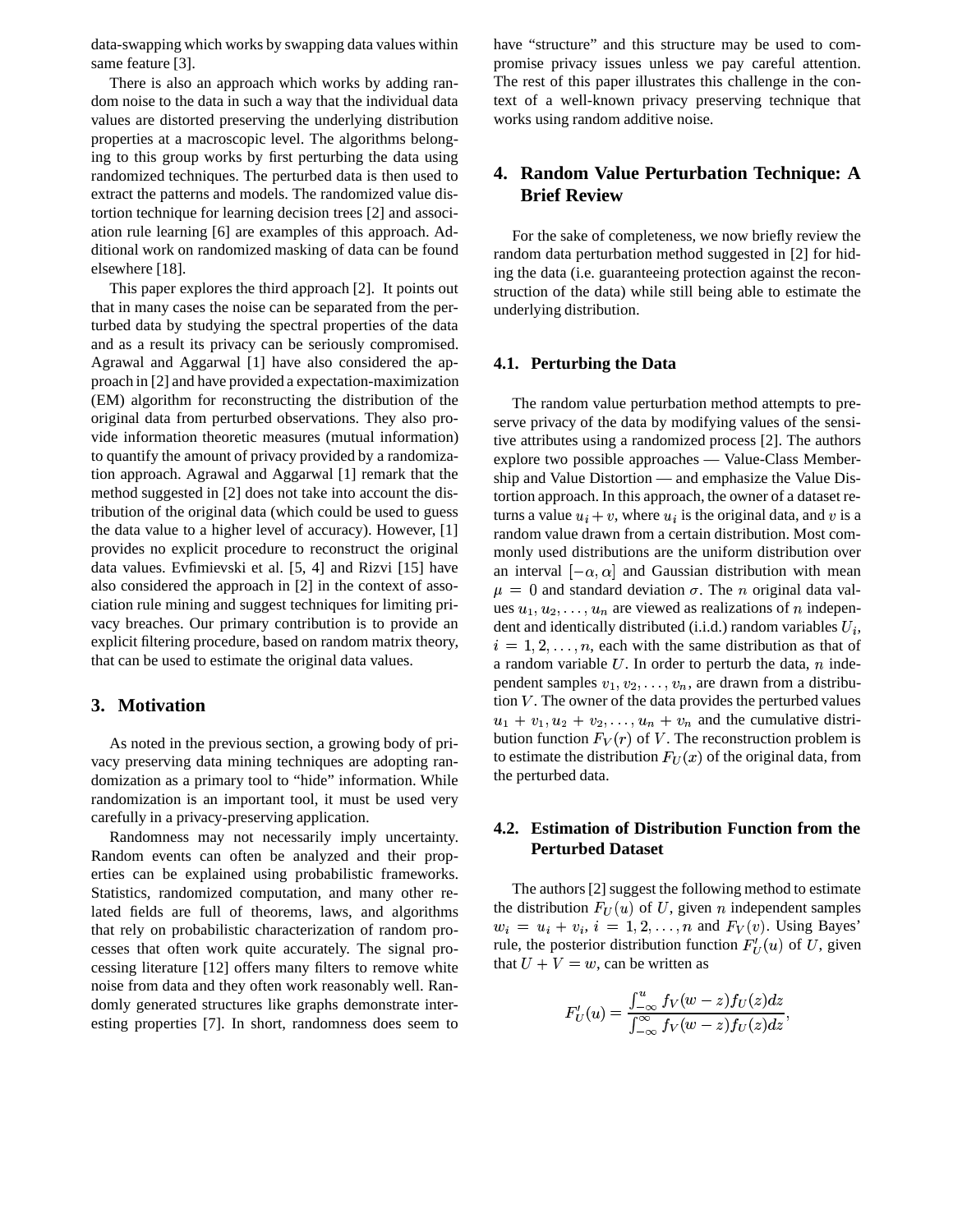which upon differentiation with respect to  $u$  yields the density function

$$
f'_U(u)=\frac{f_V(w-u)f_U(u)}{\int_{-\infty}^\infty f_V(w-z)f_U(z)dz},
$$

where  $f_U(.)$ ,  $f_V(.)$  denote the probability density function of  $U$  and  $V$  respectively. If we have  $n$  independent samples  $u_i + v_i = w_i, i = 1, 2, \dots, n$ , the corresponding posterior distribution can be obtained by averaging:

$$
f'_U(u) = \frac{1}{n} \sum_{i=1}^n \frac{f_V(w_i - u) f_U(u)}{\int_{-\infty}^{\infty} f_V(w_i - z) f_U(z) dz}.
$$
 (1)

For sufficiently large number of samples  $n$ , we expect the above density function to be close to the real density function  $f_U(u)$ . In practice, since the true density  $f_U(u)$  is unknown, we need to modify the right-hand side of equation 1. The authors suggest an iterative procedure where at each step  $j = 1, 2, \ldots$ , the posterior density  $f_{II}^{j-1}(u)$  estimated at step  $j-1$  is used in the right-hand side of equation 1. The uniform density is used to initialize the iterations. The iterations are carried out until the difference between successive estimates becomes small. In order to speed up computations, the authors also discuss approximationsto the above procedure using partitioning of the domain of data values.

#### **5. Randomness and Patterns**

The random perturbation technique "apparently" distorts the sensitive attribute values and still allows estimation of the underlying distribution information. However, does this apparent distortion fundamentally prohibit us from extracting the hidden information? This section presents a discussion on the properties of random matrices and presents some results that will be used later in this paper.

Random matrices [13] exhibit many interesting properties that are often exploited in high energy physics [13], signal processing [16], and even data mining [10]. The random noise added to the data can be viewed as a random matrix and therefore its properties can be understood by studying the properties of random matrices. In this paper we shall develop a spectral filter designed based on random matrix theory for extracting the hidden data from the data perturbed by random noise.

For our approach, we are mainly concerned about distribution of eigenvalues of the sample covariance matrix obtained from a random matrix. Let V be a random  $m \times n$  matrix whose entries are  $V_{ij}$ ,  $i = 1, \ldots, m, j = 1, \ldots, n$ , are i.i.d. random variables with zero mean and variance  $\sigma^2$ . The covariance matrix of X is given by  $Y = \frac{1}{m}V'V$ . Clearly, Y is an  $n \times n$  matrix. Let  $\lambda_1 \leq \lambda_2 \leq \cdots \leq \lambda_n$  be the eigen-

values of  $Y$ . Let

$$
F_n(x) = \frac{1}{n} \sum_{i=1}^n U(x - \lambda_i),
$$

be the empirical cumulative distribution function (c.d.f.) of the eigenvalues  $\lambda_i$ ,  $(1 \leq i \leq n)$ , where

$$
U(x) = \begin{cases} 1 & x \ge 0 \\ 0 & x < 0 \end{cases}
$$

is the unit step function. In order to consider the asymptotic properties of the c.d.f.  $F_n(x)$ , we will consider the dimensions  $m = m(N)$  and  $n = n(N)$  of matrix X to be functions of a variable  $N$ . We will consider asymptotics such that in the limit as  $N \to \infty$ , we have  $m(N) \to \infty$ ,  $n(N) \to \infty$ , and  $\frac{m(N)}{n(N)} \to Q$ , where  $Q \geq 1$ . Under these assumptions, it can be shown that [8] the empirical c.d.f.  $F_n(x)$  converges in probability to a continuous distribution function  $F_Q(x)$  for every x, whose probability density function (p.d.f.) is given by

$$
f_Q(x) = \begin{cases} \frac{Q\sqrt{(x-\lambda_{\min})(\lambda_{\max}-x)}}{2\pi\sigma^2 x} & \lambda_{\min} < x < \lambda_{\max} \\ 0 & \text{otherwise,} \end{cases}
$$
 (2)

where  $\lambda_{\min}$  and  $\lambda_{\max}$  are as follows:

$$
\lambda_{\min} = \sigma^2 (1 - 1/\sqrt{Q})^2.
$$
  
\n
$$
\lambda_{\max} = \sigma^2 (1 + 1/\sqrt{Q})^2.
$$
 (3)

Further refinements of this result and other discussions can be found in [16].

#### **6. Separating the Data from the Noise**

Consider an  $m \times n$  data matrix U and a noise matrix V with same dimensions. The random value perturbation technique generates a modified data matrix  $U_p = U + V$ . Our objective is to extract U from  $U_p$ . Although the noise matrix  $V$  may introduce seemingly significant difference between U and  $U_p$ , it may not be successful in hiding the data.

Consider the covariance matrix of  $U_p$ :

$$
U_p^T U_p = (U + V)^T (U + V)
$$
  
= 
$$
U^T U + V^T U + U^T V + V^T V.
$$
 (4)

Now note that when the signal random vector (rows of  $U$ ) and noise random vector (rows of  $V$ ) are uncorrelated, we have  $E[U^T V] = E[V^T U] = 0$ . The uncorrelated assumption is valid in practice since the noise  $V$  that is added to the data  $U$  is generated by a statistically independent process. Recall that the random value perturbation technique discussed in the previous section introduces uncorrelated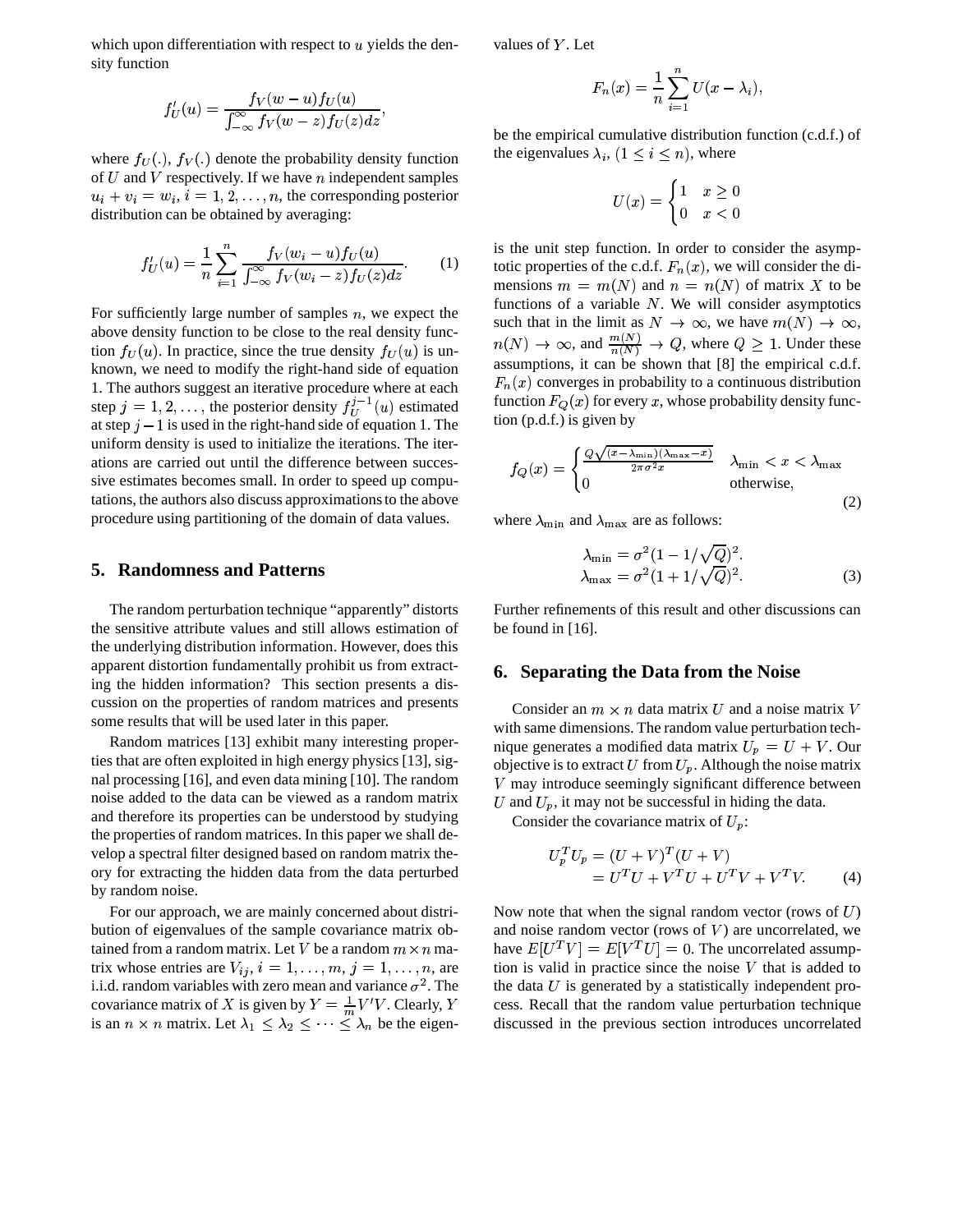noise to hide the signal or the data. If the number of observations is sufficiently large, we have that  $U^T V \sim 0$  and  $V^T U \sim 0$ . Equation 4 can now be simplified as follows:

$$
U_p^T U_p = U^T U + V^T V \tag{5}
$$

Since the correlation matrices  $U^T U$ ,  $U_n^T U_p$ , and  $V^T V$  are symmetric and positive semi-definite, let

$$
U^T U = Q_u \Lambda_u Q_u^T,
$$
  
\n
$$
U_p^T U_p = Q_p \Lambda_p Q_p^T
$$
, and  
\n
$$
V^T V = Q_v \Lambda_v Q_v^T,
$$
\n(6)

where  $Q_u, Q_v, Q_v$  are orthogonal matrices whose column vectors are eigenvectors of  $U^T U$ ,  $U_n^T U_p$ ,  $V^T V$ , respectively, and  $\Lambda_u$ ,  $\Lambda_p$ ,  $\Lambda_v$  are diagonal matrices with the corresponding eigenvalues on their diagonals.

The following result from matrix perturbation theory [20] gives a relationship between  $\Lambda_u$ ,  $\Lambda_v$ , and  $\Lambda_v$ .

**Theorem 1** [20] Suppose  $\lambda_{1,(a)} \geq \lambda_{2,(a)} \geq \ldots \lambda_{n,(a)} \geq$  $[0, a \in \{u, p, v\}$  are the eigenvalues of  $U^T U$ ,  $U_n^T U_p$ , and  $V^TV$ , respectively. Then, for  $i = 1, \ldots, n$ ,

$$
\lambda_{i,(p)}\in[\lambda_{i,(u)}+\lambda_{n,(v)},\lambda_{i,(u)}+\lambda_{1,(v)}].
$$

This theorem provides us a bound on the change in the eigenvalues of the data correlation matrix  $U<sup>T</sup>U$  in terms of the minimum and maximum eigenvalues of the noise correlation matrix  $V^T V$ . Now let us take a step further and explore the properties of the eigenvalues of the perturbed data matrix  $U_p$  for large values of  $m$ .

**Lemma** 1 Let data matrix U and noise matrix V be of size  $m \times n$  and  $U_p = U + V$ . Let  $Q_u, Q_p, Q_v$  be orthogonal matrices and  $\Lambda_u$ ,  $\Lambda_p$ ,  $\Lambda_v$  be diagonal matrices as defined in 6. If  $m/n \to \infty$  then  $\Lambda_p = \Delta \Lambda_u \Delta^T + \Lambda_v$  where  $\Delta =$  supplemental dominant  $Q_n^T Q_u$ .

#### <sup>H</sup> **Proof:**

Using Equations 5 and 6 we can write,

$$
Q_p \Lambda_p Q_p^T = Q_u \Lambda_u Q_u^T + Q_v \Lambda_v Q_v^T
$$
  
\n
$$
\Rightarrow \Lambda_p = Q_p^T Q_u \Lambda_u Q_u^T Q_p + Q_p^T Q_v \Lambda_v Q_v^T Q_p
$$
  
\n
$$
= \Delta \Lambda_u \Delta^T + Q_p^T Q_v \Lambda_v Q_v^T Q_p
$$
 (7)

Let the minimum and maximum eigenvalues of  $V$  be  $\lambda_{\min,(v)}$  and  $\lambda_{\max,(v)}$  respectively. It follows from equation 2 that  $m/n \to \infty$  all the eigenvalues in  $\Lambda_v$  become identical since  $\lim_{m/n=Q\to\infty}\lambda_{\max,(v)}=\lim_{m/n=Q\to\infty}\lambda_{\min,(v)}=$  7. Ran  $\sigma^2$  (say). This implies that, as  $m/n \to \infty$ ,  $\Lambda_v \to \sigma^2 I$ , where  $I$  is the  $n \times n$  identity matrix. Therefore, if the number of observations  $m$  is large enough (note that, in practice, number of features *n* is fixed),  $V^T V = Q_v \Lambda_v Q_v^T$  $\sigma^2 Q_v Q_v^T = \sigma^2 I$ . Therefore Equation 7 becomes

$$
\Lambda_p = \Delta \Lambda_u \Delta^T + Q_p^T Q_p \Lambda_v Q_p^T Q_p
$$
  
\n
$$
\Lambda_p = \Delta \Lambda_u \Delta^T + \Lambda_v.
$$
\n(8)

If the norm of the perturbation matrix  $V$  is small, the eigenvectors  $Q_p$  of  $U_p^T U_p$  would be close to the eigenvectors  $Q_u^T Q_u$  of  $U^T U$ . Indeed, matrix perturbation the- $\mathcal{H}_u \mathcal{H}_u$  and the interest, minimal permeasurements are vectors (and invariant subspaces) of a matrix  $U$  and that of its perturbation  $U_p = U + V$ , in terms of the norms of the perturbation matrix V. For example, let  $(x_u, \lambda_u)$ be an eigenvector-eigenvalue pair for matrix  $U^T U$  and  $\epsilon = ||V^T V||_2 = \sigma_{\text{max}} (V^T V)$  be the two-norm of the perturbation, where  $\sigma_{\text{max}}(V^T V)$  is the largest singular value of  $V^T V$ . Then there exists an eigenvalue-eigenvector pair  $(x_p, \lambda_p)$  of  $U_p^T U_p$  satisfying [20, 17]

**The Community of the Community** 

$$
\tan(\angle(x_u, x_p) < 2\frac{\epsilon}{\delta - \epsilon},
$$

where  $\delta$  is the distance between  $\lambda_u$  and the closest eigenvalue of  $U^T U$ , provided  $\epsilon < \delta$ . This shows that the eigenvalues of  $U^T U$  and  $U^T_P U_P$  are in general close, for small perturbations. Moreover,

$$
|\lambda_u-x^*U_px_u|<2\frac{\epsilon^2}{\delta-\epsilon},
$$

where  $x^*$  is the conjugate-transpose of  $x$ . Consequently, the product  $\Delta = Q_n^T Q_u$ , which is the matrix of inner products between the eigenvectors of  $U^T U$  and  $U^T_n U_p$  would be close to an identity matrix; i.e.,  $\Delta = Q_p^T Q_u \approx I$ . Thus equation 8 becomes equation 8 becomes

$$
\Lambda_p \approx \Lambda_u + \Lambda_v. \tag{9}
$$

Suppose the signal covariance matrix has only a few dominant eigenvalues, say  $\lambda_{1,(u)} \geq \cdots \geq \lambda_{k,(u)}$ , with  $\lambda_{i,(u)} \leq \epsilon$  for some small value  $\epsilon$  and  $i = k+1, \ldots, n$ . This condition is true for many real-world signals. Suppose  $\lambda_{k}(u) > \lambda_{1}(v)$ , the largest eigenvalue of the noise covariance matrix. It is then clear that we can separate the signal and noise eigenvalues  $\Lambda_u$ ,  $\Lambda_v$  from the eigenvalues  $\Lambda_p$ of the observed data by a simple thresholding at  $\lambda_{1,(v)}$ .  $\blacksquare$ 

Note that equation 9 is only an approximation. However, in practice, one can design a filter based on this approximation to filter out the perturbation from the data. Experimental results presented in the following sections indicate that this provides a good recovery of the data.

### **7. Random Matrix-Based Data Filtering**

 ${}_{v}Q_{v}^{T}$  = tual data U is perturbed by a randomly generated noise ma-This section describes the proposed filter for extracting the original data from the noisy perturbed data. Suppose actrix V in order to produce  $U_p = U + V$ . Let  $u_{p,i} = \mathbf{u}_i + \mathbf{v}_i$ ,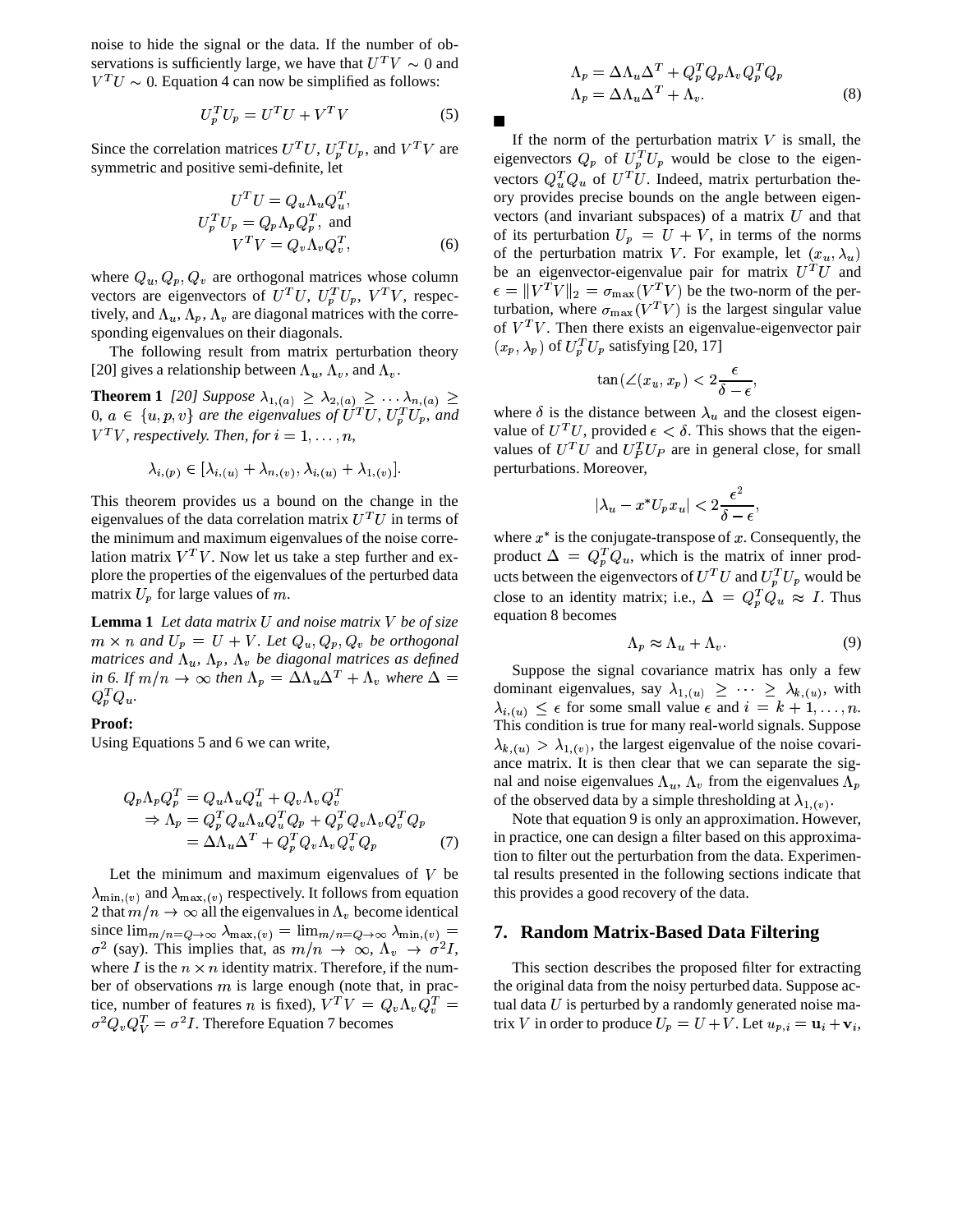

**Figure 1. Estimation of original sinusoidal data with known random noise variance.**

 $i = 1, 2, \ldots, m$ , be m (perturbed) data points, each being a vector of  $n$  features.

When the noise distribution  $F_V(v)$  of V is completely known (as required by the random value perturbation technique [2]), the noise variance  $\sigma^2$  is first calculated from the given distribution. Equation 2 is then used to calculate  $\lambda_{max}$  and  $\lambda_{min}$  which provide the theoretical bounds of the eigenvalues corresponding to noise matrix  $V$ . From the perturbed data, we compute the eigenvalues of its covariance matrix Y, say  $\lambda_1 \leq \lambda_2 \leq \cdots \leq \lambda_n$ . Then we identify the noisy eigenstates  $\lambda_i \leq \lambda_{i+1} \leq \cdots \leq \lambda_j$  such that  $\lambda_i \geq \lambda_{min}$  and  $\lambda_j \leq \lambda_{max}$ . The remaining eigenstates are the eigenstates corresponding to actual data. Let,  $\Lambda_v = \text{diag}(\lambda_i, \lambda_{i+1}, \dots, \lambda_j)$  be the diagonal matrix with all noise-related eigenvalues, and  $A_v$  be the matrix whose columns are the corresponding eigenvectors. Similarly, let  $\Lambda_u$  be the eigenvalue matrix for the actual data part and  $A_u$  be the corresponding eigenvector matrix which is an  $n \times k$  matrix  $(k \leq n)$ . Based on these matrices, we decompose the covariance matrix  $Y$  into two parts,  $Y_s$  and  $Y_r$  with  $Y = Y_s + Y_r$ , where  $Y_r = A_v \Lambda_r A_v^T$ , is the covariance matrix corresponding to random noise part, and  $Y_s = A_u \Lambda_u A_u^T$ , is the covariance matrix corresponding to actual data nart. An estimate  $\hat{U}$  of the actual data  $U$  is obactual data part. An estimate  $\hat{U}$  of the actual data U is obtained by projecting the data  $U_p$  on to the subspace spanned by the columns of  $A_u$ . In other words,  $\hat{U} = U_p A_u A_u^T$ .

### **8. Experimental Results**

In this section, we present results of our experiments with the proposed spectral filtering technique. This section also includes discussion on the effect of noise variance on the performance of the spectral filtering method.



**Figure 2. Distribution of eigenvalues of actual data, and estimated eigenvalues of random noise and actual data.**



**Figure 3. Spectral filtering used to estimate real world audio data. Waveform of a audio signal is closely estimated from its perturbed version.**

# **8.1. Estimation with Known Perturbing Distribution**

 generated and real data sets. Towards that end, we gener-We tested our privacy breaching technique using several datasets of different sizes. We considered both artificially ated a dataset with 35 features and 300 instances. Each feature has a specific trend like sinusoidal, square, and triangular shape, however there is no dependency between any two features. The actual dataset is perturbed by adding Gaussian noise (with zero mean and known variance), and our proposed technique is applied to recover the actual data from the perturbed data. Figure 1 shows the result of our spectral filtering for one such feature where the actual data has a sinusoidal trend. The filtering technique appears to pro-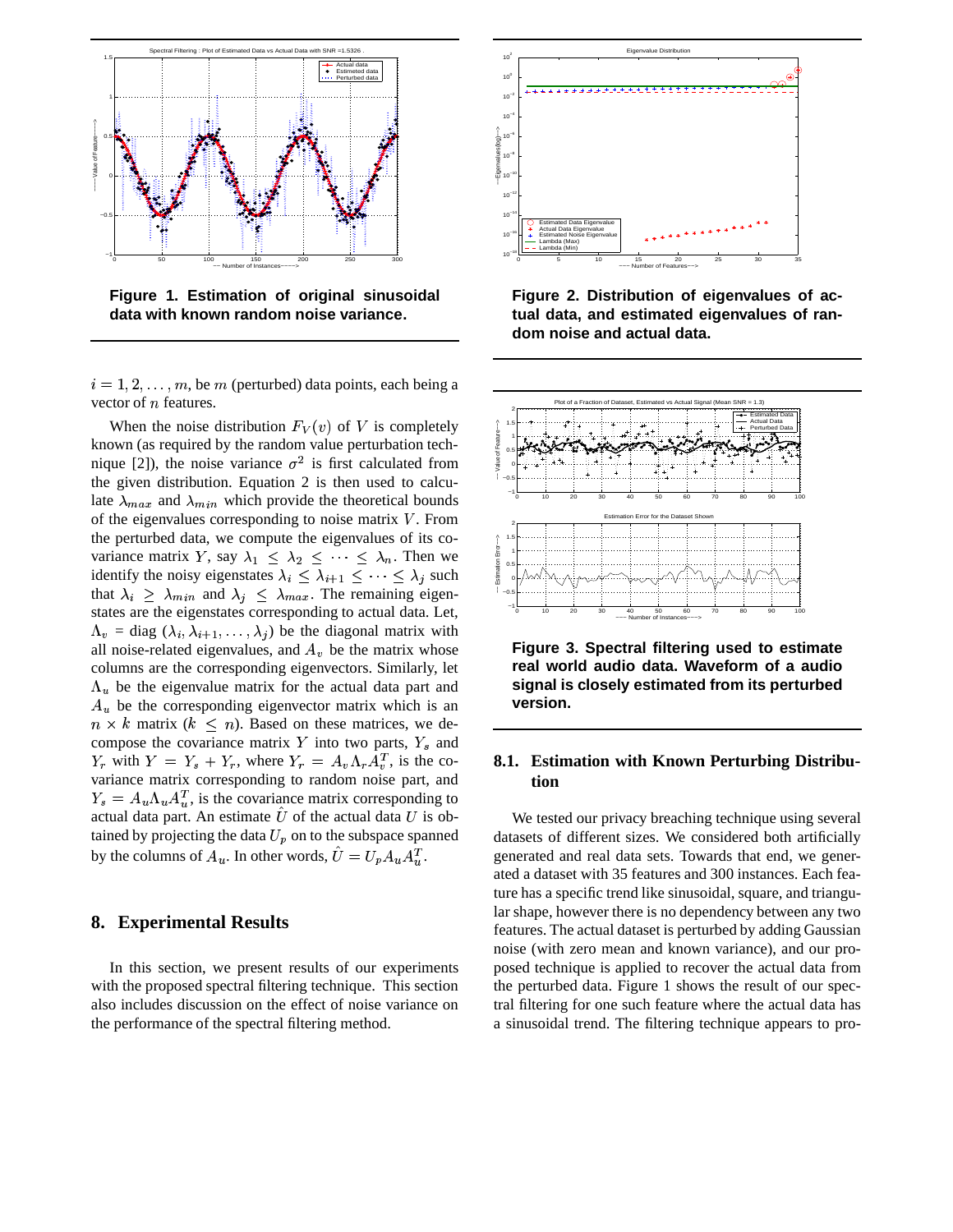vide an accurate estimate of the individual values of the actual data. Figure 2 shows the distribution of eigenvalues of the actual and perturbed data. It also identifies the estimated noise eigenvalues and the theoretical bounds  $\lambda_{\text{max}}$ and  $\lambda_{\min}$ . As we see, the filtering method accurately distinguishes between noisy eigenvalues and eigenvalues corresponding to actual data. Note that the estimated eigenvalues of actual data is very close to eigenvalues of actual data and almost overlap with them above  $\lambda_{\text{max}}$ . The eigenvalues of actual data below  $\lambda_{\min}$  are practically negligible. Thus, the estimated eigenvalues of the actual data capture most of the information and discard the additive noise.



**Figure 4. Plot of the individual values of a fraction of the dataset with 'Triangular' distribution. Spectral filtering gives close estimation of individual values.**

The random matrix-based filtering technique can also be extended to datasets with a single feature, i.e when the dataset is a single column vector. The data vector is perturbed with a noise vector with the same dimension. The perturbed data vector is then split into a fixed number of vectors with equal length and all of these vectors are appended to form a matrix. The spectral filtering technique is then applied to this matrix to estimate the original data. After the data matrix is estimated, its columns are concatenated to form a single vector.

We used a real world single feature data set to verify the performance of the spectral filtering. The dataset used is the scaled amplitude of the waveform of an audio tune recorded using a fixed sampling frequency. The tune recorded is fairly noise free with 10000 sample points. We perturbed this data with additive Gaussian noise.

We define the term *Signal-to-Noise Ratio* (SNR) to quantify the relative amount of noise added to actual data to perturb it:



**Figure 5. Reconstruction of the 'Triangular' distribution. Perturbed data distribution does not look like a triangular distribution, but reconstructed distribution using spectral filtering resembles the original distribution closely.**

$$
SNR = \frac{\text{Variance of Actual Data}}{\text{Noise Variance}}.\tag{10}
$$

In this experiment, the noise variance was chosen to yield a signal-to-noise ratio of 1.3. We split this vector of perturbed data into 40 columns, each containing 250 points and applied the spectral filtering technique to recover the actual data. The result is shown in Figure 3. For the sake of clarity, only a fraction of dataset is shown, and estimation error is plotted for that fraction. As shown in Figure 3, the perturbed data is very different from the actual data, whereas the estimated data is a close approximation of the actual data. The estimation performance is similar to that for a multi-featured data (see Figure 1).

#### **8.2. Comparison With Results in [2]**

The proposed spectral filtering technique can estimate values of individual data-points from the perturbed dataset. This point-wise estimation can then be used to reconstruct the distribution of actual data as well. The methods suggested by [2, 1] can only reconstruct the distribution of the original data from the data perturbed by random value distortion; but it does not consider estimation of the individual values of the data-points. The spectral filtering technique, on the other hand, is explicitly designed to reconstruct the individual data-points and hence, also the distribution of the actual dataset.

We tried to replicate the experiment reported in [2] using our method to recover the triangular distribution. We used a vector data of 10000 values having a triangular distribution as shown in Figure 2 in [2]. The individual values of actual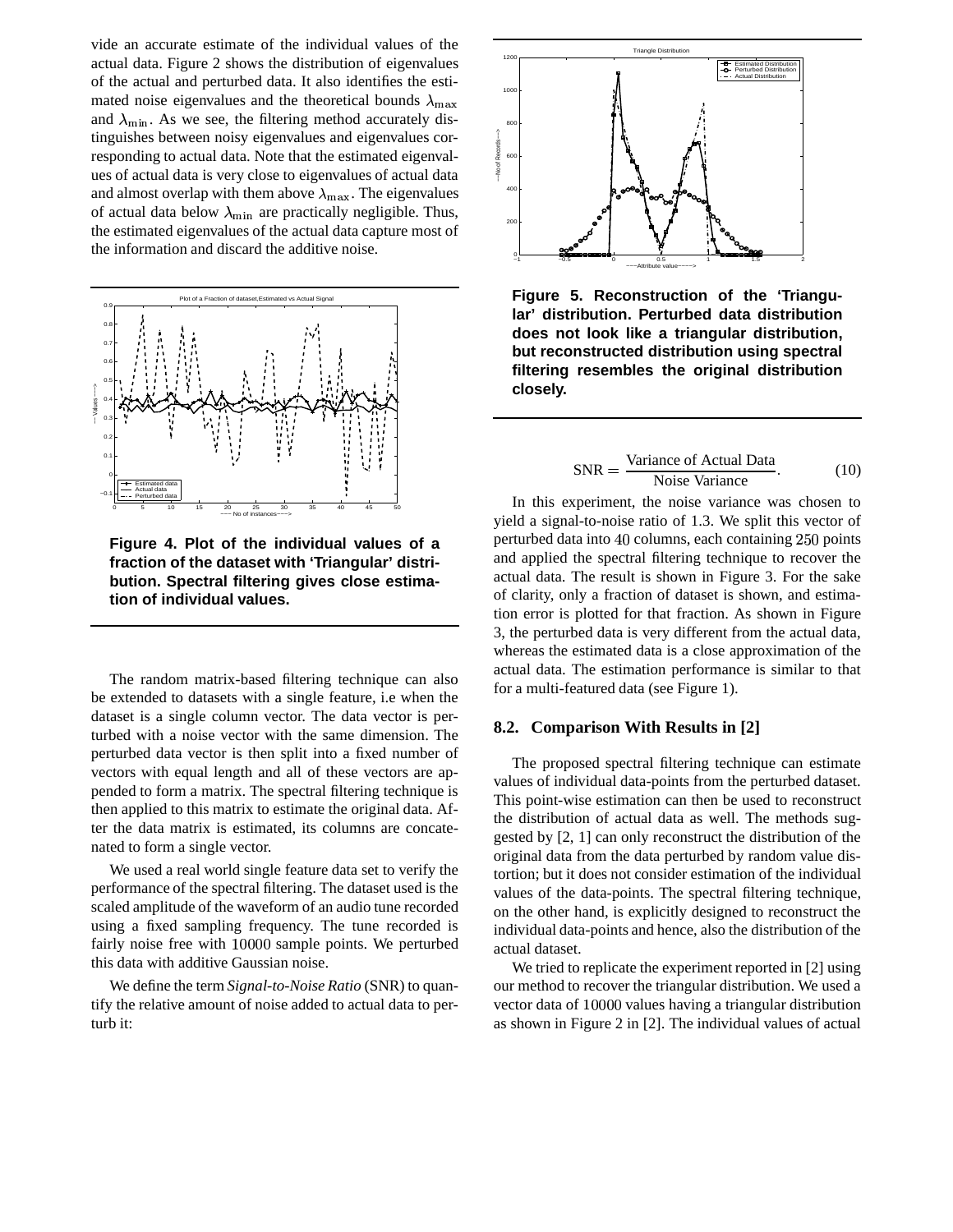data are within 0 and 1 and are independent of each other. We added Gaussian random noise with mean 0 and standard deviation  $\sigma = 0.25$  to this data and split the data vector into 50 columns, each having 200 values. We then applied our spectral filter to recover the actual data from the perturbed data. Figure 4 shows a portion of the actual data, their values after distortion, and their estimated values. Note that the estimated values are very close to the actual values, compared to the perturbed values. Using the estimate of individual data-points, we reconstruct the distribution of the actual data. Figure 5 shows estimation of the distribution from the estimated value of individual data-points. The distribution of the perturbed data is very different than the actual triangular distribution, but the estimated distribution looks very similar to the original distribution. This shows that our method recovers the original distribution along with individual data-points, similar to the result reported in [2]. The estimation accuracy is greater than  $80\%$  for all datapoints. Since spectral filtering can filter out the individual values of actual data and its distribution from a perturbed representation, it breaches the privacy preserving protection of the randomized data perturbation technique [2].

# **8.3. Effect of Perturbation Variance and the Inherent Random Component of the Actual Data**

Quality of the data recovery depends upon the relative noise content in the perturbed data. We use the SNR (see equation (10)) to quantify the relative amount of noise added to actual data to perturb it. As the noise added to the actual value increases, the SNR decreases. Our experiments show that the proposed filtering method predicts the actual data reasonably well up to a SNR value of 1.0 (i.e. 100% noise). The results shown in Figure 1 corresponds to an SNR value nearly 2, i.e. noise content is about  $50\%$ . Figure 4 shows a data-block where the SNR is 1.9. As the SNR goes below 1, the estimation becomes too erroneous. Figure 6 shows the difference in estimation accuracy as the SNR increases from 1. The dataset used here has a sinusoidal trend in its values. The top graph corresponds to  $23\%$ noise ( $SNR = 4.3$ ), whereas the bottom graph corresponds to  $100\%$  noise (SNR = 1.0).

Another important factor that affects the quality of recovery of the actual data is the inherent noise in the actual dataset (apart from the perturbation noise added intentionally). If the actual dataset has a random component in it, and random noise is added to perturb it, spectral filtering method does not filter the actual data accurately. Our experiments with some inherently noisy real life dataset show that the eigenvalues of signal and noise no longer remains clearly separable since the their eigenvalues may not be distributed over two non-overlapping regimes any longer.



**Figure 6. A higher noise content (low SNR )leads to less accurate estimation. SNR in the upper figure is 1, while that for the lower figure is 4.3.**

We have performed experiments with artificial dataset with specific trend in its value as well as real world dataset containing a random component. Figure 1 in fact shows that our method gives a close estimation of actual data when the dataset has some specific trend (sinusoid). We also applied our method to "Ionosphere data" available from [14], which is inherently noisy. We perturbed the original data with random noise such that mean SNR is same as the artificial dataset, i.e. 1.1. Figure 7 shows that recovery quality is poor compared to datasets having definite trend.

However, this opens up a different question: Is the random component of the original data set really important as far as data mining is concerned? One may argue that most data mining techniques exploit only the non-random structured patterns of the data. Therefore, losing the inherent random component of the original data may not be important in a privacy preserving data mining application.

### **9. Conclusion and Future Work**

 portant issue in many applications. Randomization-based Preserving privacy in data mining activities is a very imtechniques are likely to play an important role in this domain. However, this paper illustrates some of the challenges that these techniques face in preserving the data privacy. It showed that under certain conditions it is relatively easy to breach the privacy protection offered by the random perturbation based techniques. It provided extensive experimental results with different types of data and showed that this is really a concern that we must address. In addition to raising this concern the paper offers a random-matrix based data filtering technique that may find wider application in developing a new perspective toward developing better privacypreserving data mining algorithms.